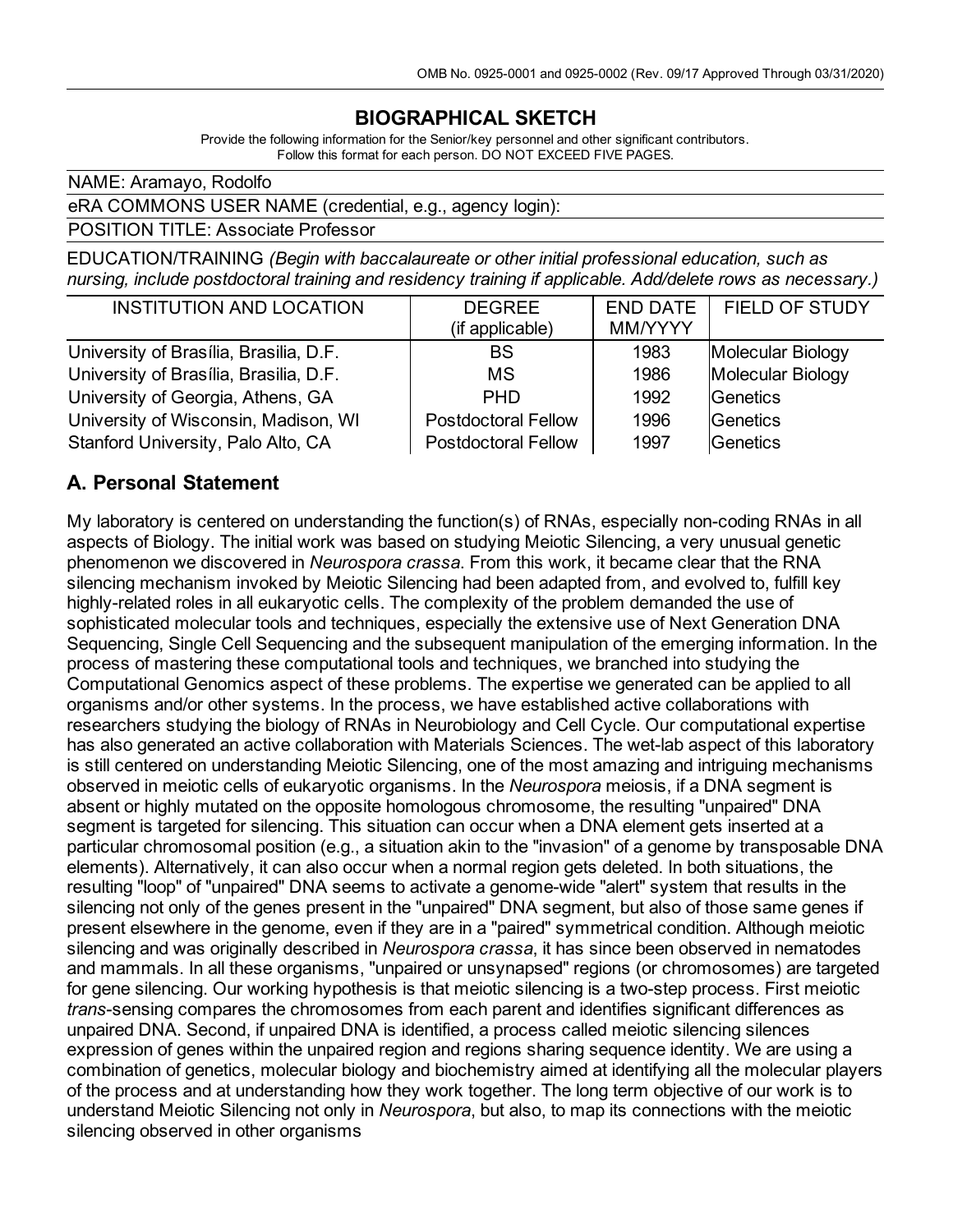- 1. Stavrianakou M, Perez R, Wu C, Sachs MS, Aramayo R, Harlow M. Draft de novo transcriptome assembly and proteome characterization of the electric lobe of Tetronarce californica: a molecular tool for the study of cholinergic neurotransmission in the electric organ. BMC Genomics. 2017 Aug 14;18(1):611. PubMed PMID: [28806931](http://www.ncbi.nlm.nih.gov/pubmed/28806931/); PubMed Central PMCID: [PMC5557070](http://www.ncbi.nlm.nih.gov/pmc/articles/PMC5557070/).
- 2. Blank HM, Perez R, He C, Maitra N, Metz R, Hill J, Lin Y, Johnson CD, Bankaitis VA, Kennedy BK, Aramayo R, Polymenis M. Translational control of lipogenic enzymes in the cell cycle of synchronous, growing yeast cells. EMBO J. 2017 Feb 15;36(4):487-502. PubMed PMID: [28057705](http://www.ncbi.nlm.nih.gov/pubmed/28057705/); PubMed Central PMCID: [PMC5694946](http://www.ncbi.nlm.nih.gov/pmc/articles/PMC5694946/).
- 3. Li H, Wu C, Aramayo R, Sachs MS, Harlow ML. Synaptic vesicles contain small ribonucleic acids (sRNAs) including transfer RNA fragments (trfRNA) and microRNAs (miRNA). Sci Rep. 2015 Oct 8;5:14918. PubMed PMID: [26446566;](http://www.ncbi.nlm.nih.gov/pubmed/26446566/) PubMed Central PMCID: [PMC4597359](http://www.ncbi.nlm.nih.gov/pmc/articles/PMC4597359/).
- 4. Lee DW, Millimaki R, Aramayo R. QIP, a component of the vegetative RNA silencing pathway, is essential for meiosis and suppresses meiotic silencing in Neurospora crassa. Genetics. 2010 Sep;186(1):127-33. PubMed PMID: [20592262](http://www.ncbi.nlm.nih.gov/pubmed/20592262/); PubMed Central PMCID: [PMC2940281](http://www.ncbi.nlm.nih.gov/pmc/articles/PMC2940281/).

## **B. Positions and Honors**

## **Positions and Employment**

- 1983 1986 Researcher II, Division of Genetic Engineering, National Center for Genetic Resources and Biotechnology (CENARGEN), EMBRAPA, Brasilia
- 1997 2004 Assistant Professor, Department of Biology, College of Science, Texas A&M University, College Station, TX
- 2004 Associate Professor, Department of Biology, College of Science, Texas A&M University, College Station, TX

### **Other Experience and Professional Memberships**

| 1982 - 1986 | Consultant and System Analyst: Research and Development of Software for the analysis<br>of nucleic acids and proteins, Department of Informatics. National Center for Genetic<br>Resources and Biotechnology (CENARGEN-EMBRAPA). Brasília, D. F., Brazil             |
|-------------|----------------------------------------------------------------------------------------------------------------------------------------------------------------------------------------------------------------------------------------------------------------------|
| 1983 - 1986 | Project Coordinator: Genetic Engineering applied to Plant Pathology, Department of<br>Genetic Engineering National Center for Genetic Resources and Biotechnology<br>(CENARGEN-EMBRAPA). Brasília, D. F., Brazil                                                     |
| 1983 - 1986 | Interdisciplinary Consultant: Research and development of Artificial Intelligence (AI)<br>applied to Biotechnology and Agriculture, Department of Informatics National Center for<br>Genetic Resources and Biotechnology (CENARGEN-EMBRAPA). Brasília, D. F., Brazil |
| 1983 - 1986 | Interdisciplinary Consultant: Laboratory automation applied to Biotechnology, Department<br>of Informatics National Center for Genetic Resources and Biotechnology (CENARGEN-<br>EMBRAPA). Brasília, D. F., Brazil                                                   |
| 1983 - 1986 | System Analyst: Development of databases to catalog, store and retrieve information in<br>the Brazilian Germoplasm DataBank, Department of Informatics National Center for<br>Genetic Resources and Biotechnology (CENARGEN-EMBRAPA). Brasília, D. F., Brazil        |
| 1996 - 1998 | Consultant: Aspergillus Genetics, Scriptgen Pharmaceuticals. Waltham, Massachusetts,<br><b>USA</b>                                                                                                                                                                   |
| 1996 - 1999 | Member, ad hoc Committee for the Sequencing of the Neurospora crassa Genome                                                                                                                                                                                          |
| 1997 -      | Member, Intercollegiate Program in Genetics. Texas A&M University                                                                                                                                                                                                    |
| 1997 -      | Member, Program for the Biology of Filamentous Fungi (PBOFF). Department of Biology.<br><b>Texas A&amp;M University</b>                                                                                                                                              |
| 1997 - 1997 | Consultant: Antifungal Genomics Program, Schering-Plough Research Institute.<br>Kenilworth, New Jersey, USA                                                                                                                                                          |
| 1997 - 1999 | Co-Principal Investigator for Texas A&M Proposal for the creation of a National Center for<br>Fungal Genomics, Department of Biology Texas A&M University. College Station, Texas,<br><b>USA</b>                                                                     |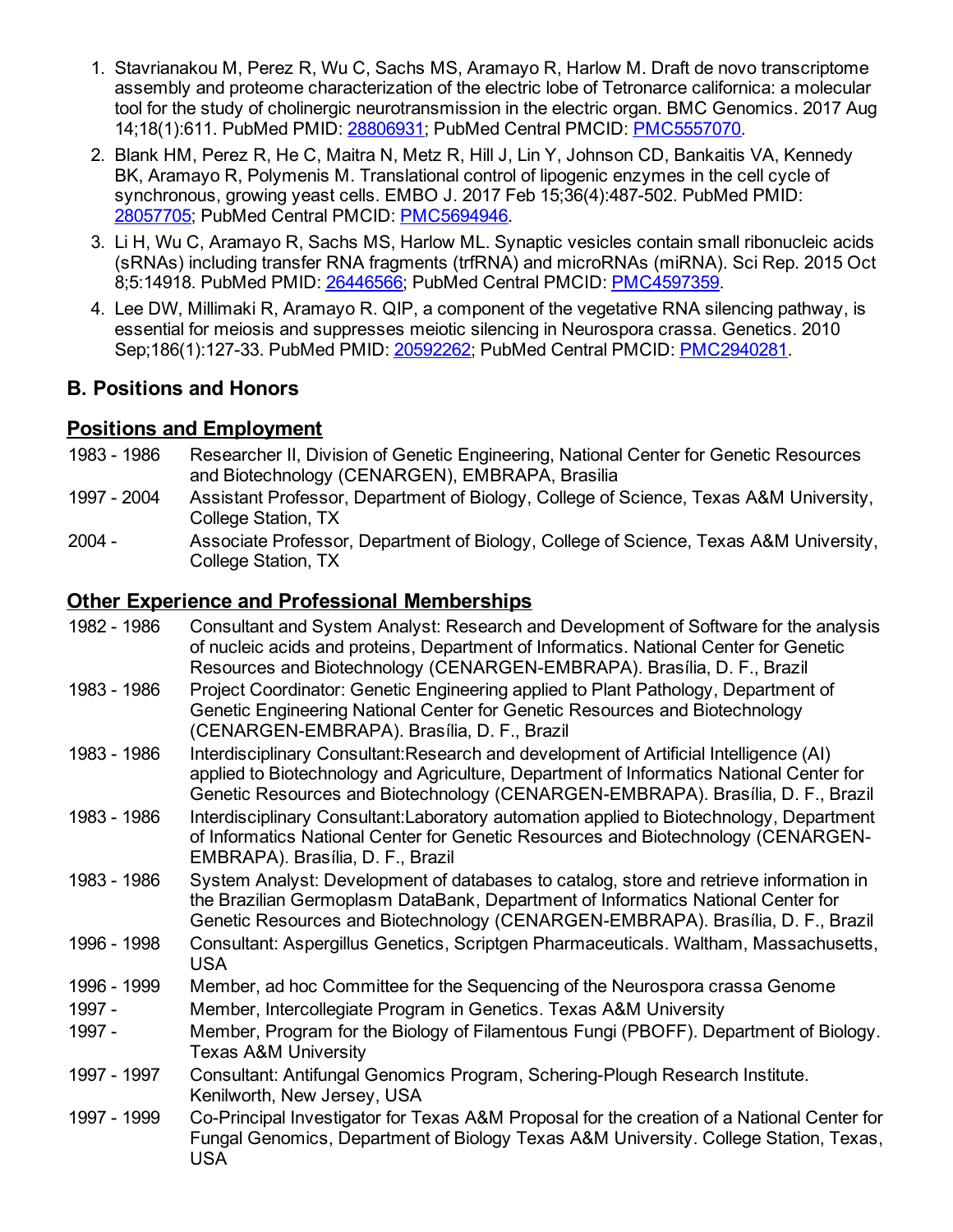| 1997 - 1999   | Member, Seminar Committee. Program for the Biology of Filamentous Fungi (PBOFF).<br><b>Texas A&amp;M University</b>                                                                         |
|---------------|---------------------------------------------------------------------------------------------------------------------------------------------------------------------------------------------|
| 1997 - 1999   | Member, Steering Committee. National Science and Technology Center (NSTC). Texas<br><b>A&amp;M University</b>                                                                               |
| 1997 - 2008   | Member, Computer Committee. Department of Biology. Texas A&M University                                                                                                                     |
| 1997 - 2008   | ad hoc Reviewer, MCB-Microbial Genetics. National Science Foundation. 4201 Wilson<br>Blvd. Arlington, VA 22230, USA                                                                         |
| 1998 - 2001   | Member, Graduate Student Recruiting Committee. Intercollegiate Program in Genetics.<br><b>Texas A&amp;M University</b>                                                                      |
| 1998 - 2002   | Chair, Seminar Committee. Department of Biology. Texas A&M University                                                                                                                       |
| 1999 - 1999   | Member, Faculty Recruitment Committee: Genome Informatics, Non-Tenure Track<br>Position The Texas Agricultural Experimental Station. Texas A&M University                                   |
| 1999 - 1999   | Member, Faculty Recruitment Committee Microbial Genomics, Faculty Tenure Track<br>Position Department of Biology. Texas A&M University                                                      |
| 1999 - 1999   | Chair, Symposium Committee Program for the Biology of Filamentous Fungi (PBOFF).<br><b>Texas A&amp;M University</b>                                                                         |
| 1999 - 1999   | Member, Faculty Recruitment Committee: Genome Informatics, Faculty Tenure Track<br>Position Department of Biology. Texas A&M University                                                     |
| 1999 - 1999   | Member, Faculty Recruitment Committee: Faculty Tenure Track Position Department of<br>Biology. Texas A&M University                                                                         |
| 1999 - 2000   | Member of the Advisory Board, F2G, Ltd. Manchester, UK                                                                                                                                      |
| 1999 - 2001   | Consultant: Fungal Genetics and Genomics, Genencor International, Inc. Palo Alto,<br>California, USA                                                                                        |
| $2000 - 2001$ | Member, Steering Committee for the Sequencing of the Aspergillus fumigatus Genome                                                                                                           |
| 2000 - 2005   | Member, Program for Microbial Genetics and Genomics (PMGG). Department of<br>Biology. Texas A&M University                                                                                  |
| 2002 - 2007   | Member, Seminar Committee. Department of Biology. Texas A&M University                                                                                                                      |
| 2002 - 2008   | Árbitro, Consejo Nacional de Ciencia y Technología (CONACYT) CONACYT-DAIC,<br>Consulta de Proyectos. C.P.:11950, Mexico, D. F., Mexico                                                      |
| 2002 - 2008   | Member, Graduate Curriculum Committee. Intercollegiate Program in Genetics. Texas<br><b>A&amp;M University</b>                                                                              |
| 2002 - 2012   | Editorial Board, Fungal Genetics Newsletter. Fungal Genetics Stock Center. Department<br>of Microbiology. University of Kansas Medical Center. Kansas City, Kansas 66160-7420<br><b>USA</b> |
| $2003 - 2008$ | ad hoc Reviewer, Biology and Fungal Biology. Israel Science Foundation. The Israel<br>Academy of Sciences and Humanities                                                                    |
| $2004 -$      | Member, Graduate Faculty of the Health Science Center. Graduate School of Biomedical<br>Sciences. Health Science Center. Texas A&M University                                               |
| $2004 -$      | Editorial Board, The International Journal of Biological Sciences. Editorial. P.O. Box<br>19617, 55 Bloor St. W., Toronto M4W 3T9 Canada                                                    |
| 2004 - 2006   | Faculty Advisor, Beta Beta Beta Division of Student Affairs. Department of Student<br><b>Activities. Texas A&amp;M University</b>                                                           |
| $2004 - 2006$ | Member of the Advisory Committee: Fungal Genomics, Rede Nordeste de<br>Biotechnologia (RENORBIO). Brazilian Biotechnology Society. Brasília, D. F., Brazil                                  |
| 2004 - 2007   | Member, Graduate Recruitment and Admissions Committee (GRAC). Department of<br>Biology. Texas A&M University                                                                                |
| 2006 - 2011   | Editorial Board, PLoS ONE Public Library of Science. 185 Berry Street, Suite 3100. San<br>Francisco, CA 94107 USA                                                                           |
| 2007 - 2012   | Editorial Board, The Open Mycology Journal. Bentham Open                                                                                                                                    |
| 2008 - 2016   | Director, Laboratory for Genome Bioinformatics. Department of Biology. Texas A&M<br>University                                                                                              |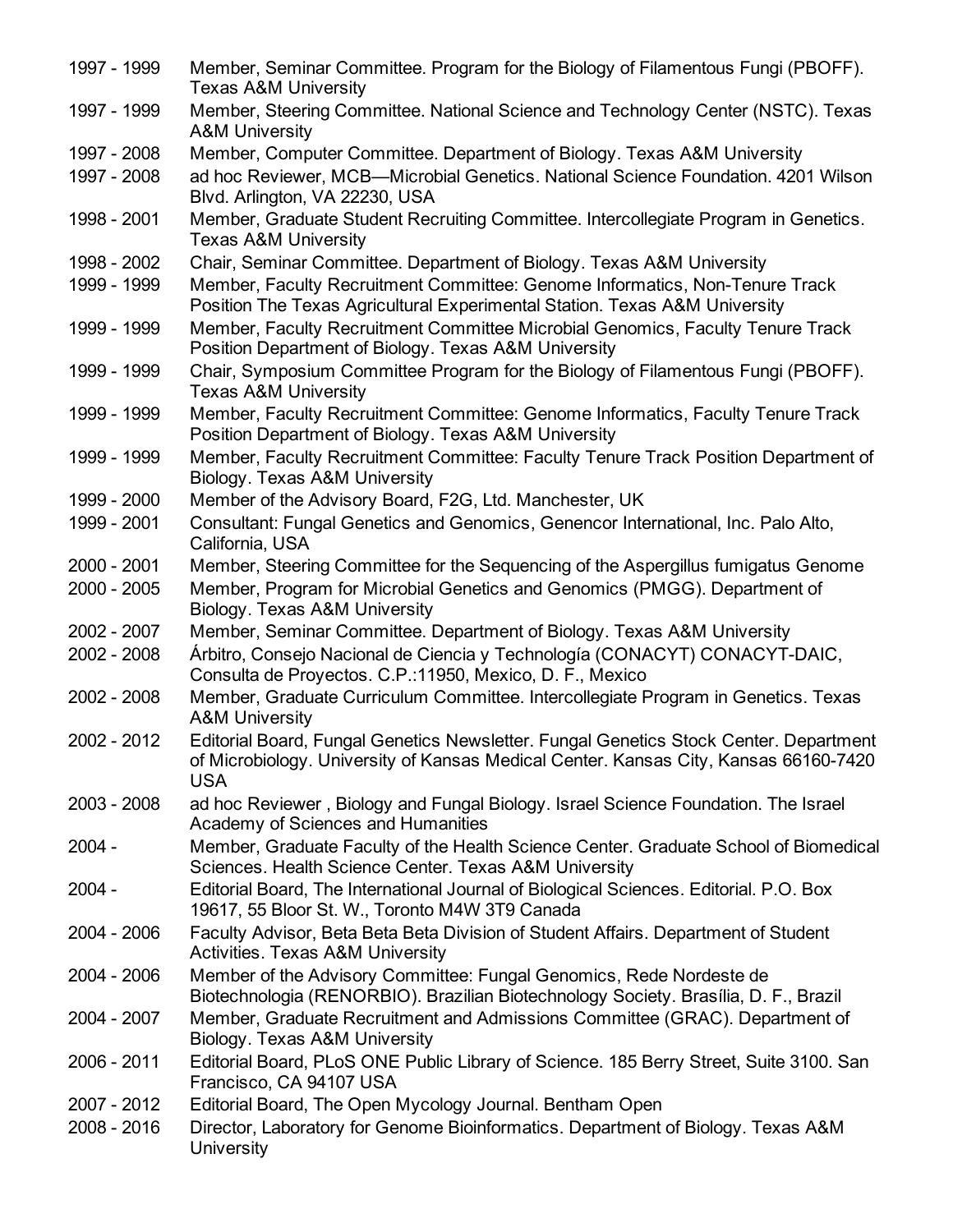| 2009 - 2011   | Member, Export Control Task Force. Texas A&M University                                                                  |
|---------------|--------------------------------------------------------------------------------------------------------------------------|
| 2009 - 2011   | Member, Information Technology Committee. College of Science, Texas A&M University                                       |
| 2012 - 2016   | Member, University Disciplinary Appeals Panel. Texas A&M University                                                      |
| 2013 - 2015   | Member, Dean Search Advisory Committee. Texas A&M University                                                             |
| 2013 - 2016   | Member, Whole Systems Genomics. Computational Advisory Group Texas A&M<br>University                                     |
| 2016 -        | Member, Diversity Fellowship Committee. The Office of Graduate and Professional<br>Studies (OGAPS). Texas A&M University |
| 2016 -        | Member, Computer Committee. Department of Biology. Texas A&M University                                                  |
| $2016 -$      | Member, Graduate Recruitment and Admissions Committee (GRAC). Department of<br>Biology. Texas A&M University             |
| $2016 -$      | Member, Task Force on IT Security. College of Sciences (COS). Texas A&M University                                       |
| <u>Honors</u> |                                                                                                                          |
| 1982 - 1983   | Pre-doctoral Traineeship, EMBRAPA. Brasília, D. F., Brazil                                                               |
| 1983 - 1984   | Master Research Fellowship, EMBRAPA. Brasília, D. F., Brazil                                                             |
| 1987 - 1988   | Doctoral Fellowship, EMBRAPA. Brasília, D. F., Brazil                                                                    |
| 1989 - 1990   | Doctoral Fellowship, CNPq. Brasília, D. F., Brazil                                                                       |
| 1991 - 1992   | Research Assistantship, University of Georgia. Athens, Georgia, USA                                                      |
| 2004 - 2005   | Fellow: Beckman Frontiers of Science Symposium, The National Academies. Irvine,<br>California, USA                       |

2009 - 2012 Section Editor: Genetics and Genomics, Public Library of Science One (PLoS ONE)

# **C. Contribution to Science**

- 1. I was the first to report that a large cluster of genes (~40 kbp) present in *Aspergillus nidulans* was completely irrelevant for growth and development. At the time this observation was very surprising, because the *SpoC1* cluster was thought to encode nearly 10% of the asexual spores transcripts. The fact that the gene cluster was irrelevant for the organisms, under the conditions tested, call in question the use of the *SpoC1* cluster as a model for studying gene regulation. In addition, this work reported the targeted deletion of a ~40 kbp chromosomal region, which at the time was the largest deletion obtained in an eukaryotic organism
	- a. Aramayo R, Adams TH, Timberlake WE. A large cluster of highly expressed genes is dispensable for growth and development in Aspergillus nidulans. Genetics. 1989 May;122(1):65- 71. PubMed PMID: [2471671](http://www.ncbi.nlm.nih.gov/pubmed/2471671/); PubMed Central PMCID: [PMC1203693.](http://www.ncbi.nlm.nih.gov/pmc/articles/PMC1203693/)
- 2. I was the first one to describe a target gene for the long predicted "Master" regulators of conidiophore development in *Aspergillus nidulans*. The work of John Clutterbuck described classic developmental mutants of conidiophore formation in *Aspergillus nidulans*: *bristleA*, *abacusA* and *wetA*. A major goal in the field at that time was to demonstrate how these genes regulated development. It was hypothesized that their gene products were transcription factors required to sequentially activate genes involved on different stages of conidiophore development. I took the opposite approach. I selected a gene, *yellowA* (*yA*), knwon to be involved in spore color production and predicted to be direct target for developmental transcriptional activators and characterized it. By sequencing its coding region, I demonstrated that yA encodes a laccase enzyme and reported for the first time the Copper-binding sites of a fungal enzyme. By dissecting *yA* promoter I demonstrated that the gene was target for *abaA*'s gene product (ABAA), thus establishing for the first time a direct connection between a classical "Master" regulator and a target gene
	- a. Aramayo R, Timberlake WE. The Aspergillus nidulans yA gene is regulated by abaA. EMBO J. 1993 May;12(5):2039-48. PubMed PMID: [8491194](http://www.ncbi.nlm.nih.gov/pubmed/8491194/); PubMed Central PMCID: [PMC413426](http://www.ncbi.nlm.nih.gov/pmc/articles/PMC413426/).
	- b. Aramayo R. Construction of a 24-h developmental cDNA library from Aspergillus nidulans. Fungal